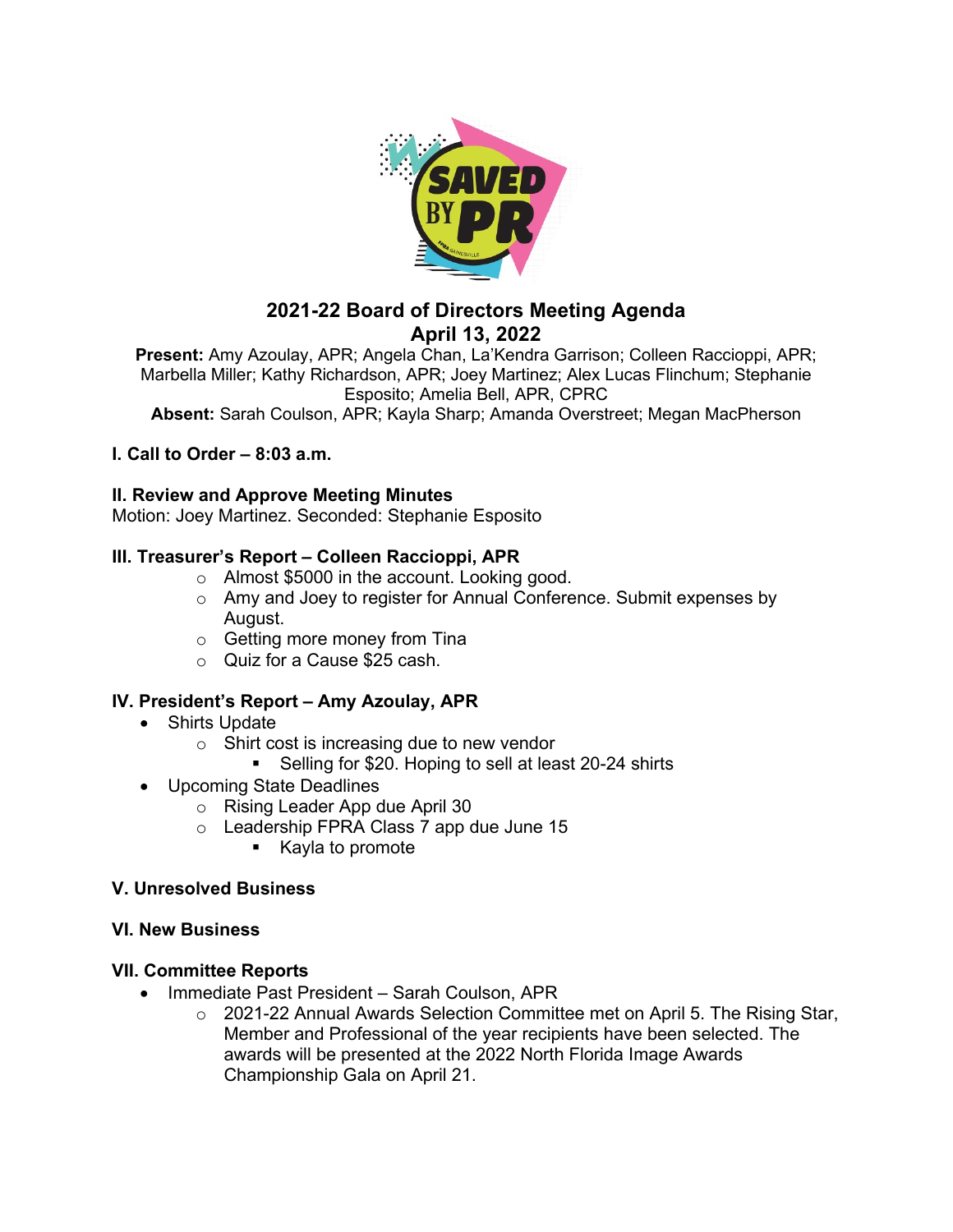- $\circ$  2022-23 Board of Directors call for nominations will begin at the end of April. I encourage all current members to start thinking about what role they would like to serve in. I will send promotional material to Alex and Kayla.
- o Need to work with Amy on submitting Dillin/Fleischman Award nominee.
- o Plan to hold the next PR Masters in May.
- President-Elect Joey Martinez
	- o Reached out to Terry to get her the FPRA renewal money
	- o Board nominations
		- Joey will reach out to people individually to see what their interest is and the role they want to fill
		- Board mixer to be planned. Maybe in May.
		- Joey to reach out to Patricia Vernon for APR position
- Programs Megan Kimmel MacPherson
	- o Nine people registered for Image Awards. Please register.
	- o Reach out to board buddies
	- o May program is May 19.
- Educational Services Angela Chan & Amelia Bell, APR, CPRC
	- o Quiz for a Cause
		- Was a success. Had over 40 people pay. The goal was 38 to break even on expenses and for the two scholarships.
		- The next step would be to open those two scholarships.
			- Amelia to help
		- Thanks again to Kathy's husband for sponsoring!
		- Colleen to invoice Lindsey for registration (she wanted to support even though she couldn't attend.)
- VP, Member Services Marbella Miller
	- o Two new members. Six total new members. Five needed to be pinned at the May program.
	- $\circ$  Pop Up PR in May. Combine with the board mixer during the second week of May.
- Secretary Angela Chan
	- $\circ$  FPRA/GGYP Mega Mixer for 21-39-year-olds. Meeting with Julianne Raymond next month
- Electronic Media Kayla Sharp
	- o Submit content
- Communications Alex Lucas Flinchum
	- o Image Awards promo going out tomorrow.
	- o Newsletter going out on May 4. Please submit content by end of the month!
- Community Relations La'Kendra Garrison
	- o St. Francis House is the nonprofit for pro-bono project
		- **Donations start on Monday, April 18.**
		- Amazing Give Wrap Party at Celebration Pointe at 5:30 p.m.
		- **EXA** La'Kendra to send Kayla content about chapter supporting St. Francis House
- Professional Development Amanda Overstreet
	- o Started promoting. Amanda to send content to Kayla
	- $\circ$  Giving away a free monthly luncheon for the June program (which is on the day before) to those who registered.